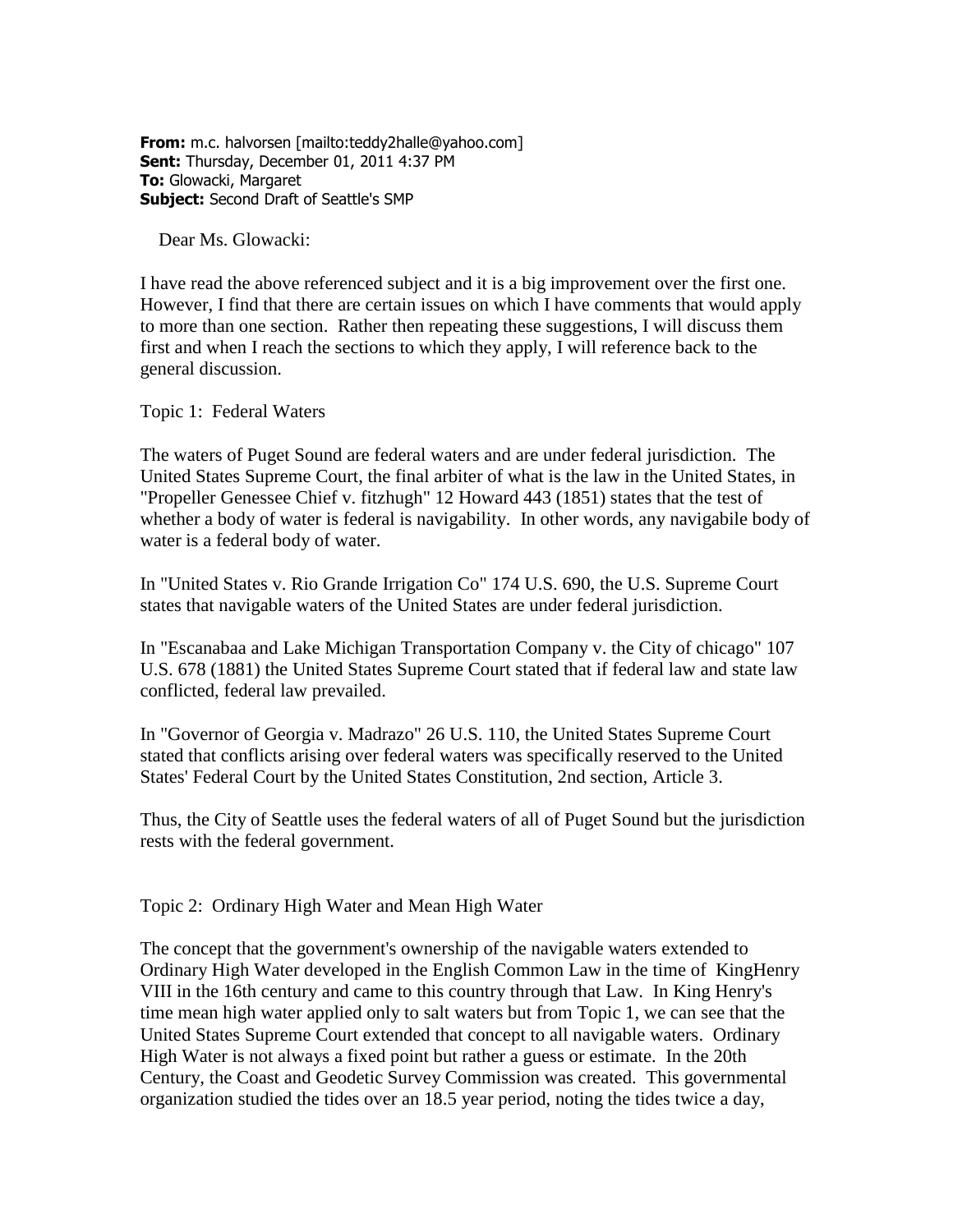They averaged out the highs and lows of the tides and established mean high water, which is what the federal government recognizes. Any permit from the Army corps of Engineers will be to mean high water. There is a United States Supreme court case, whose name I do not have at present but can obtain if you so desire, that stated that mean high water replaced ordinary high water as to the government's interest in the water. I do not know why no one in the State of Washington does not know this as it is well established back east but that seems to be the case. One problem is that when the Washington State Constitution was drawn up before the establishment of the Coast and Geodetic Survey Commission and its Article XVII states that the interest in the waters around the state is to Ordinary High Water and the case law of "Austin v. Bellingham" 69 Wash 677 (1912), a Washington State Supreme Court case of 1912 quoted the language of the Washington State Constitution, but that case also predated the Coast and Geodetic Survey tables. Thus, the City must use mean high water as its benchmark and cannot go above that in any requirements it puts forth.

## Topic 3: Public Access

Compared to Topic 1 and Topic 2, Topic 3 is relatively new having been decided by the United States Supreme Court in 1987. The case is "Nollan v. California Coastal Commission" 483 U.S. 825 and involved public access. The California Coastal Commission required as a condition of the Nollans obtaining a permit to build, that the Nollans give a public easement. The United States Supreme court stated that giving a public easement had nothing to do with the building permit and it was being used to accomplish some other public policy. The Court further said that states or cities could not use a permit requirement that was not necessary to completion of the project. The States or cities could use their right of eminent domain to accomplish that objective but could not just use the permit requirement to grant public access. Therefore, the City of Seattle cannot require that subdivisions or any other development project to give public access because public access is not necessary for the development.

I do not know the origination of this obsession regarding excessive public access, which is unnecessary and overdone. Most cities understand that if they grant access, they are incurring liability and they limit that liability to access through a city park where they know there are good facilities, good parking and safe access to the water. In addition, there is garbage pickup and the parks are supervised by a Park District. Seattle has beautiful parks and very ample access to the water. Why the city wants to incur liability by giving access to areas that have no facilities, no parking, dubious to dangerous access to the water, no garbage pickup and no supervision is beyond my comprehension. Places like that become places where people dump their garbage and drug deals take place. Be all that as it may, the point is that you cannot give all this public access tied to granting a permit because the United States Supreme Court has ruled it unconstitutional.

In the main Draft, my comments are as follows: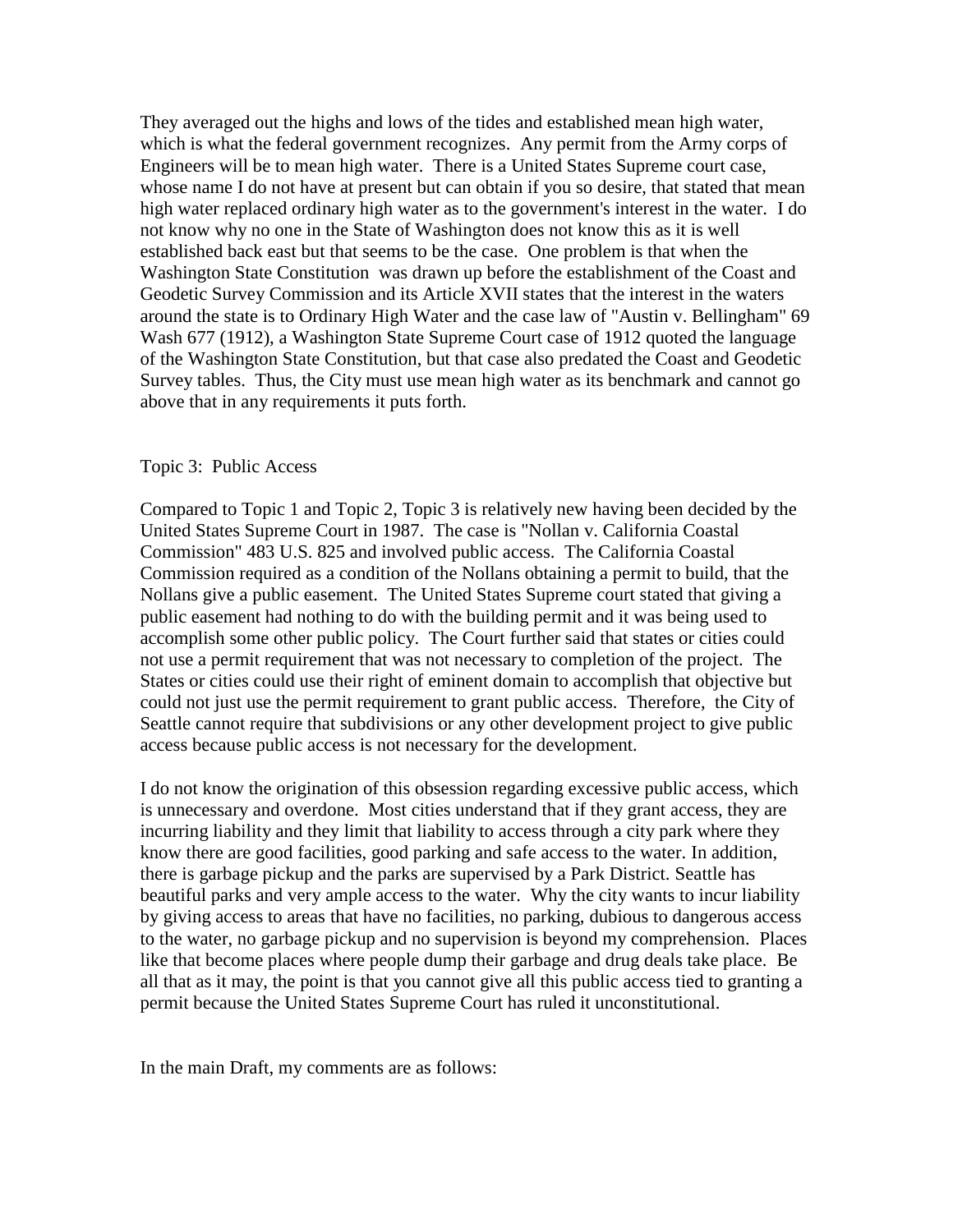Page 12, line 9 Change ordinary high water to mean high water.

Page 14, line 9 The Duwamish River is not actually a saltwater body but a transitional one because fresh water mixes with salt water as far as TB3 (5.5 miles upstream) and then becoms a freshwater body of water.

Page 26, line11-13 The time allowed to commence the project of 2 years is unrealistic and granting only 1 extension is unnecessarily strict. When I repaired my bulkhead, it took me four years to obtain my permits but because I couldn't work in water for another six months, it was 4 1/2 years before I could do any work through no fault of mine. At that time, thankfully, you could renew for 2 year intervals as long as you were engaged in the process. I believe it should be the same as one cannot work in the water 9 months of the year. I did manage to finish the repair in just about 5 years. Page 32, line 1 Topic 2 Page 33, lines 6-7 Replacement is commenced within 12 months after demolition is not enough time to get permits and new plans. Property on the water may have to wait 9 months and there may be delays. I feel 2 years at the least should be the new standard. Page 44, lines 12-28 Topic 3. This is unconstitutional. Page 45, All Topic 3. This is unconstitutional. Page 46, lines 1-18 Topic 3. Page 47, lines 22-28 View Corridors. Topic 3. The whole Section is unconstitutional. Page 48, All Topic 3. Page 49, lines 1-3 Topic 3.

Page 73, lines 8-28 Topic 3. Unconstitutional. In addition this places restrictions on marinas that would either

put existing marinas out of business or discourage other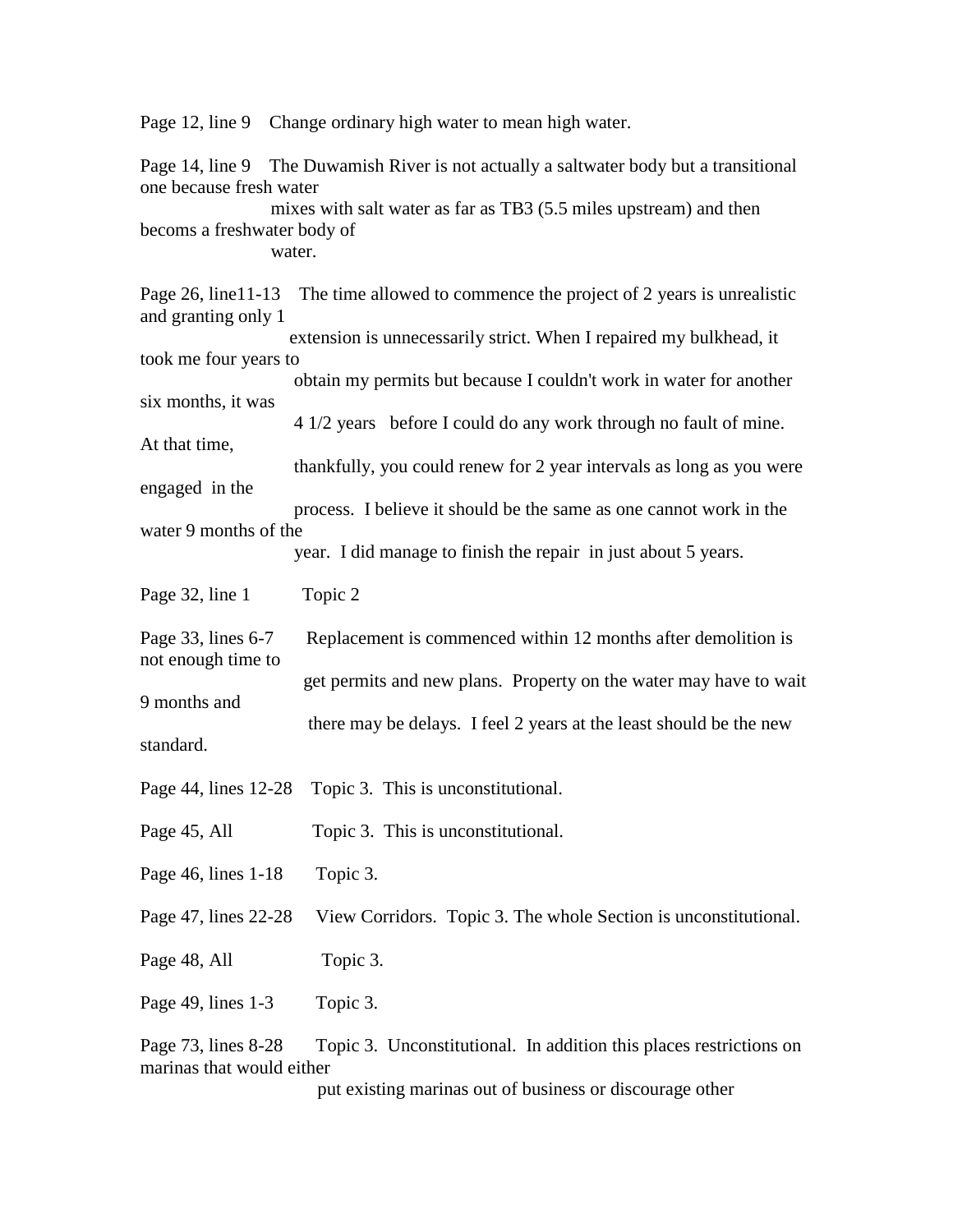| entrepreneurs from opening a                                                  | marina. This stifles economic growth.                                                                                                                                                                                                                                                                                                                                                                                                                                           |
|-------------------------------------------------------------------------------|---------------------------------------------------------------------------------------------------------------------------------------------------------------------------------------------------------------------------------------------------------------------------------------------------------------------------------------------------------------------------------------------------------------------------------------------------------------------------------|
| jurisdiction. The city has no                                                 | Page 86, line 16 Topic 1. The waterways are federal and are under federal<br>jurisdiction over the waters.                                                                                                                                                                                                                                                                                                                                                                      |
| Page 86, line 22<br>it creates an unsafe n<br>users alike. Safety seems to be | This does not belong in a commercial or industrial area as<br>situation for public and commercial/industrial<br>non-existent when it comes to public access.                                                                                                                                                                                                                                                                                                                    |
| Page 86, 9a<br>any screening the                                              | Topic 3. Public access is totally overdone. In industrial areas<br>with large trucks, cranes andother large loading<br>equipment, the public must be protected from itself. It simply isn't<br>safe to have the public wandering around. Also,<br>in an industrial area on the water, the Coast Guard requires<br>stringent screening of personnel accessing the waterfront.<br>By giving the general public access in an industrial area without<br>would be creating security |
| Page 86, 10a                                                                  | Same as 9a.                                                                                                                                                                                                                                                                                                                                                                                                                                                                     |
| Page 86, 10b<br>a State or city                                               | Topic 1. Any navigable body of water is a federal waterway, not<br>waterway. State waterways are not navigable.                                                                                                                                                                                                                                                                                                                                                                 |
| Page 93, line 19                                                              | Lot coverage in the CM Environment<br>Restrictions on lot coveragee are                                                                                                                                                                                                                                                                                                                                                                                                         |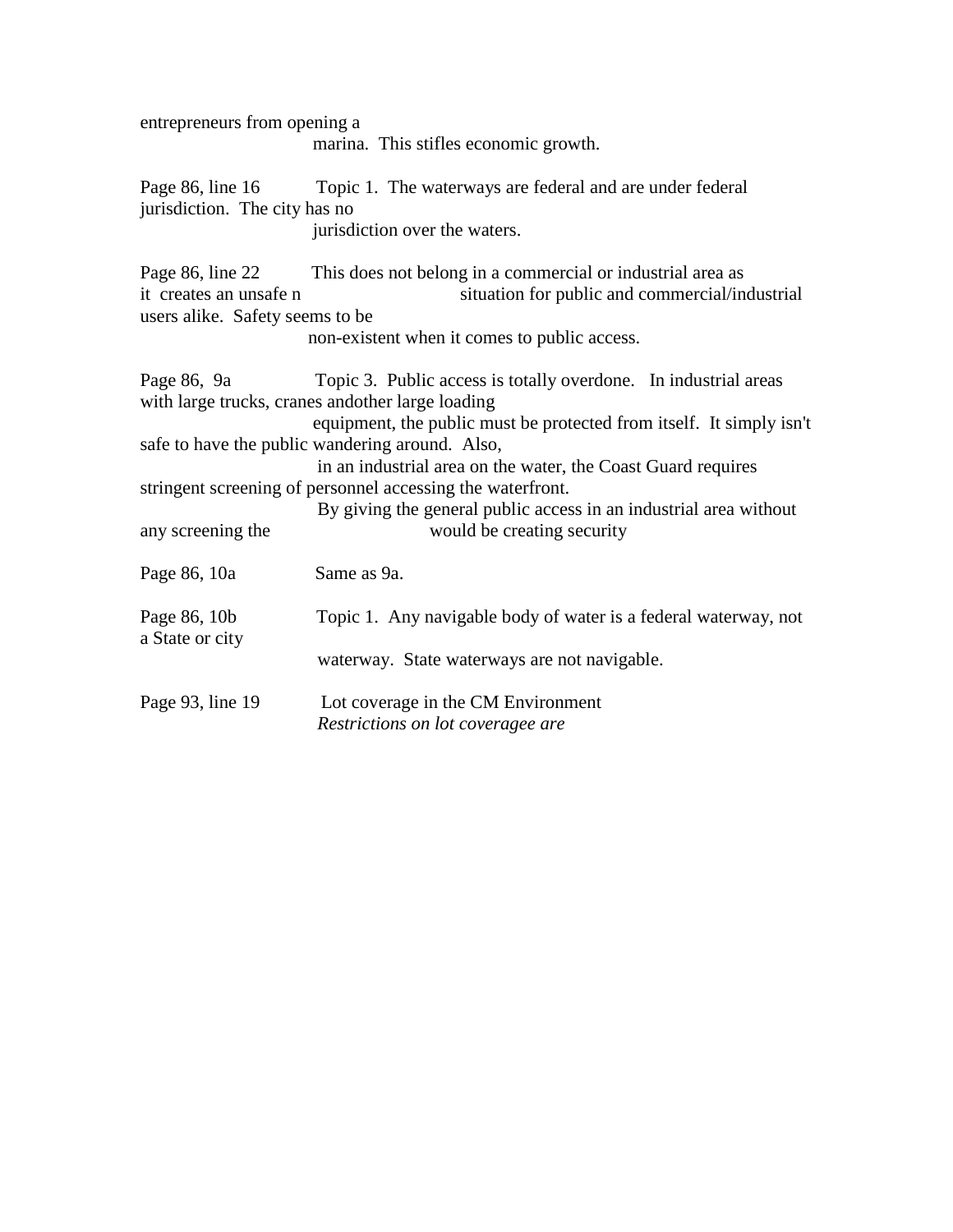December 15, 2011

Margaret Glowacki Senior Land Use Planner Department of Planning and Development City of Seattle 700 5th Avenue, Suite 2000 Seattle, WA 98124-4019

Dear Margaret Glowacki:

Thank you for requesting comments on the Shoreline Master Program Update second draft. Thank you also for your cooperation on changes from the first draft of the Shoreline Master Program Update.

I would like to offer the following suggestions:

23.60.164. I .4 Standards for regulated public access

23.60.164. I .4 change to "A maximum of one regulated public access will be not required for less than every 3,500 linear feet of shoreline".

26.60.196 Standard for bridges, overwater and tunnels

23.60.164.E. Impacts on ecological functions including, but not limited to, add "all bridge road drains shall not empty into the water;" Please see the attached information from November 2011 issue of *Pacific Fishing*, Oregon State University study, "Salmon Dying? It may be because of brake pads from your truck" by Jason Sandahl.

23.60.486 Height in the UI Environment

23.60.486 .B. 2 \_\_\_\_ may be authorized by the Director up to 55 feet in the Ship Canal Change to "60 feet in the Ship Canal". Please see the attached picture of an indoor boat storage building. If the City of Seattle is going to encourage the increase of recreational moorage by 2,068,606 square feet (72%--table 14) between 2008 and 2030 as projected in COMPARISON OF LAND SUPPLY AND DEMAND FOR WATER-DEPENDENT AND WATER-RELATED USES by Property Counselors, the indoor boat storage buildings will be an important factor in the growth. In order to have an economic unit for indoor storage operation, I have been advised by experts that you must be able to store the boats four high. To build a structure that will store boats four high, the building must be at least 60 feet high.

23.60.486 .B .d The remaining 80 percent of the lot is preserved through a covenant\_\_\_ I have been advised that "Restrictive covenants have nothing to do with zoning or government regulations." Restrictive covenants encumber the property, making the property more difficult to sell. The owner of the property will have a more difficult time borrowing money for improvements or a buyer will have more problems borrowing money to buy the property. Please remove all of 23.60.486.B.d. The restrictive covenant does not belong in this Chapter.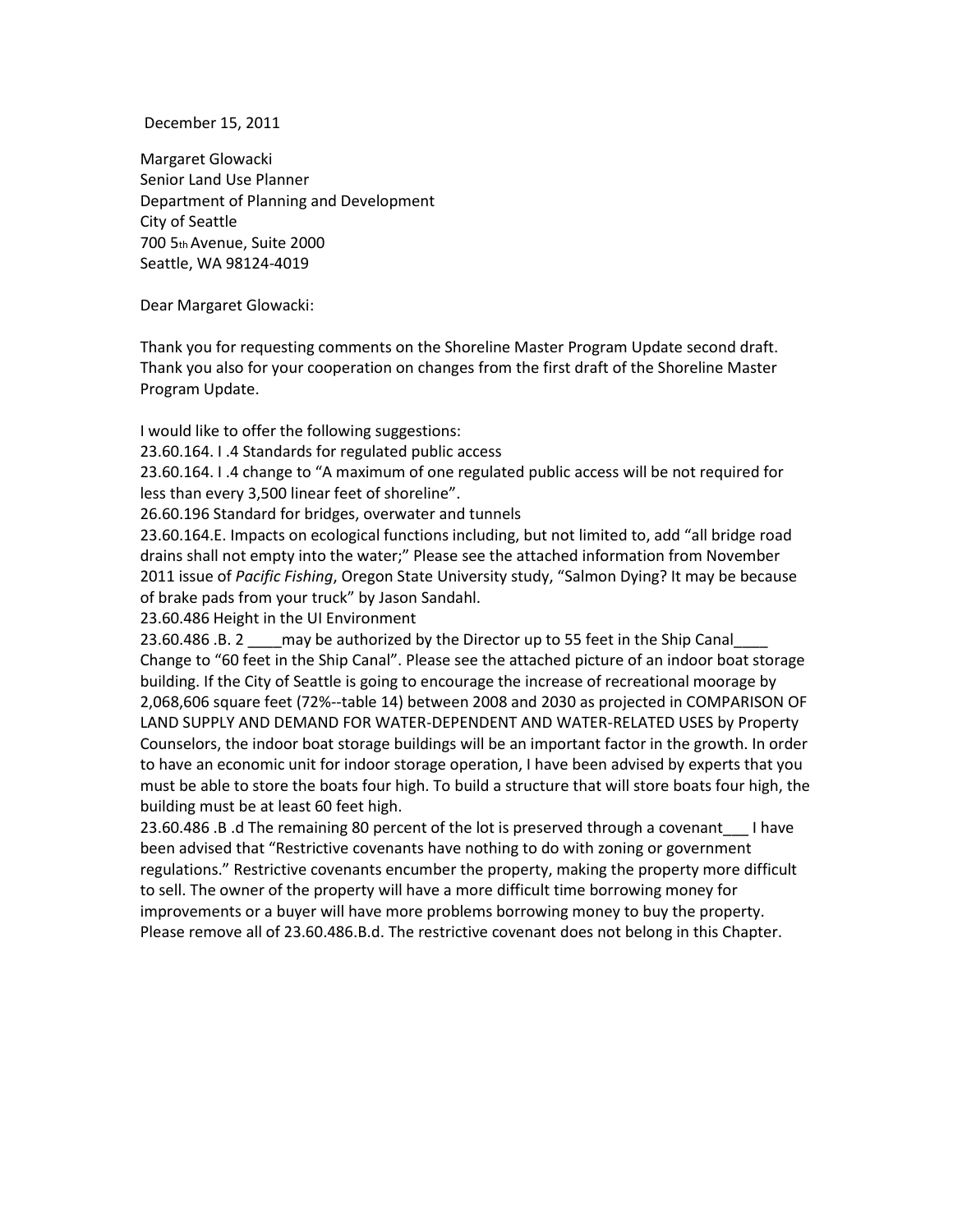## 23.60.494 Regulated public access in the UI Environment

Public access should not be required in the UI Environment. Public access is not a DOE requirement. With public access in an industrial environment there are safety, parking, drug, homeless people, law enforcement and other issues that are not conducive to public assess. The Cities of Tacoma, Anacortes as well as other cities do not encourage public access in the industrial areas. The City of Seattle should not place their citizens at risk in an industrial public access environment. Public access requirements are also very expensive. A required public access requirement may prevent the economic viability of a project and result in a failure of the planned improvement to go forward. I know of one public access requirement that required over \$440,000 of private industrial waterfront property be dedicated to the public access location. The improvements needed were in addition to the value of the property. The Shoreline Master Program is a very important document for all the waterfront owners. We are at an important crossroads with the Shoreline Master Program. There have only been two new buildings larger than 5,000 square feet in the Lake Washington Ship Canal UI Environment in the past 20+ years. There are less and less WD/WR businesses operating in the Lake Washington Ship Canal UI Environment. It is important for The City of Seattle DPD to be realistic with the future of this area. Are we going to have growth, jobs and taxes for the public or stagnation? We still have 22 acres of waterfront of shoreline property along the Lake Washington Ship Canal that is underutilized. With help of the City of Seattle zoning regulations, I hope this amount of underutilized property will be reduced in the near future. Thank you for the opportunity to comment on the Shoreline Master Program Update, second draft.

Very Truly Yours, J.G. Ferguson, President Ferguson Terminal Company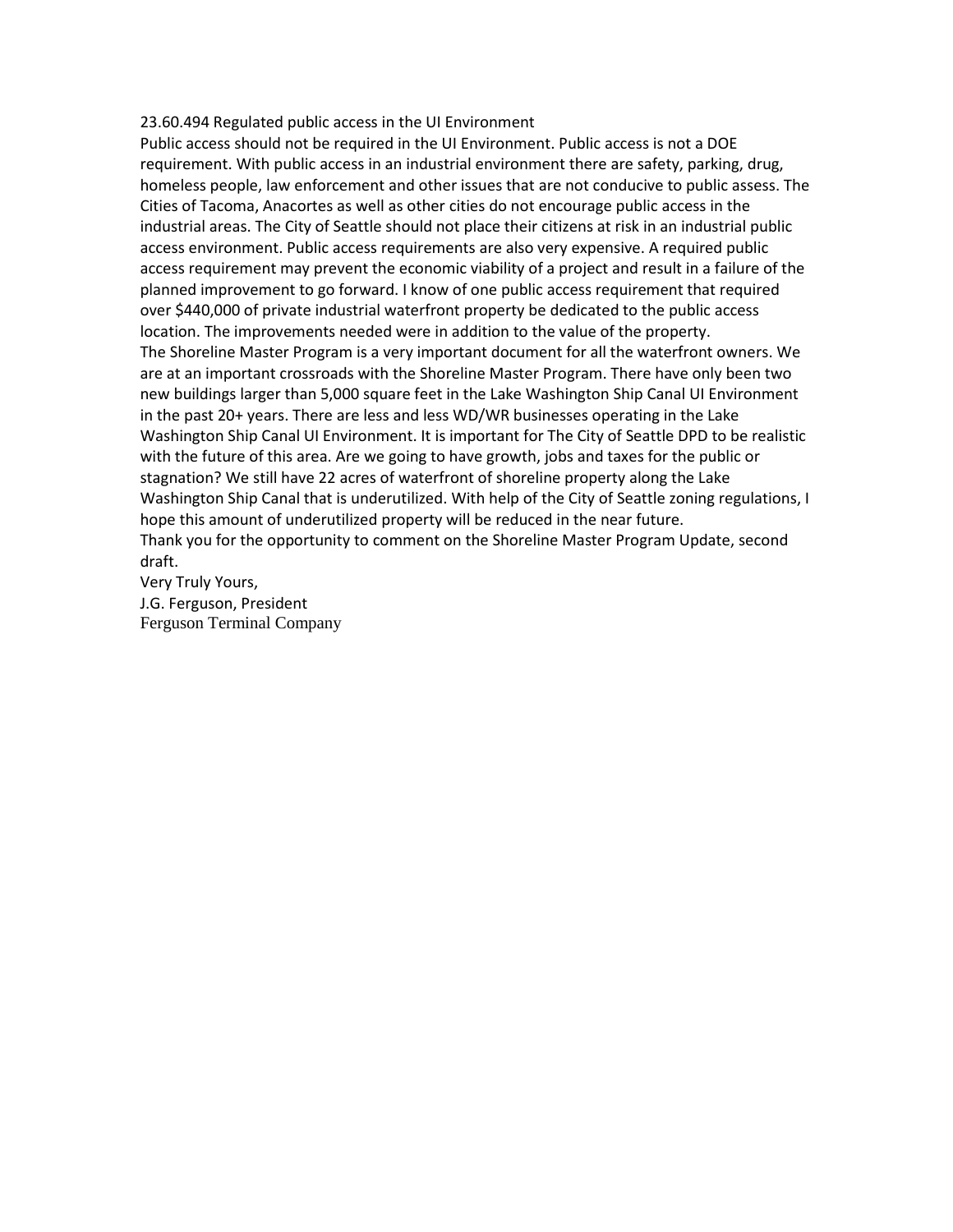## **LAKE UNION DRYDOCK COMPANY**

*Craftsmanship Since 1919* 1515 Fairview Avenue East Seattle, Washington 98102 (206) 323-6400 FAX (206) 324-0124

Margaret Glowacki, Senior Land Use Planner **December 20, 2011** Seattle DPD 700 5th Ave, Suite 2000 Seattle, WA 98124

Re: Seattle Shorelines Master Program Update Draft 2

Dear Maggie,

While we appreciate some of the changes you made to the SMP regulations, we find there are still some important issues of concern. We're asking that you consider, and in some cases reconsider the following suggested changes which address issues that are most troubling.

23.60.036.B.3 RCW 90.58.100.5 requires Master Programs to "contain provisions to allow for the varying of the application of use regulations of the program, including provisions for permits for conditional uses and variances, to insure that strict implementation of a program will not create unnecessary hardships." The requirement that a variance can only be granted if there would otherwise be no reasonable use of the property is extreme and does not adequately provide for unusual situations. In the next few years before another revision of these regulations, many unforeseen good reasons for variance are likely to develop, and there is no good reason to eliminate choices now. Variances on use should be granted if the Director determines that the use is not conflicting with other allowed uses and is in the public interest.

23.60.090.C Accessory uses should not be confined to dry land. They must be allowed over water, particularly if the entire parcel is submerged or there is little dry land available. We have no dry land, but we obviously need accessory uses. It is hard to imagine that you really intend to prohibit accessory uses for businesses that have insufficient or no dry land. Please write an exception for parcels with little or no dry land.

23.60.124.D.1. Replacement or improvement of a nonconforming structure should not require mitigation for the original structure (ongoing), only for any increase in impact of the replaced or modified structure. If the intent is to require mitigation for the original configuration, that intent should be clearly stated. We think that would be unreasonable. We propose amending the first sentence to read, "If replacement or substantial improvement of a structure is allowed, mitigation to ecological function caused by such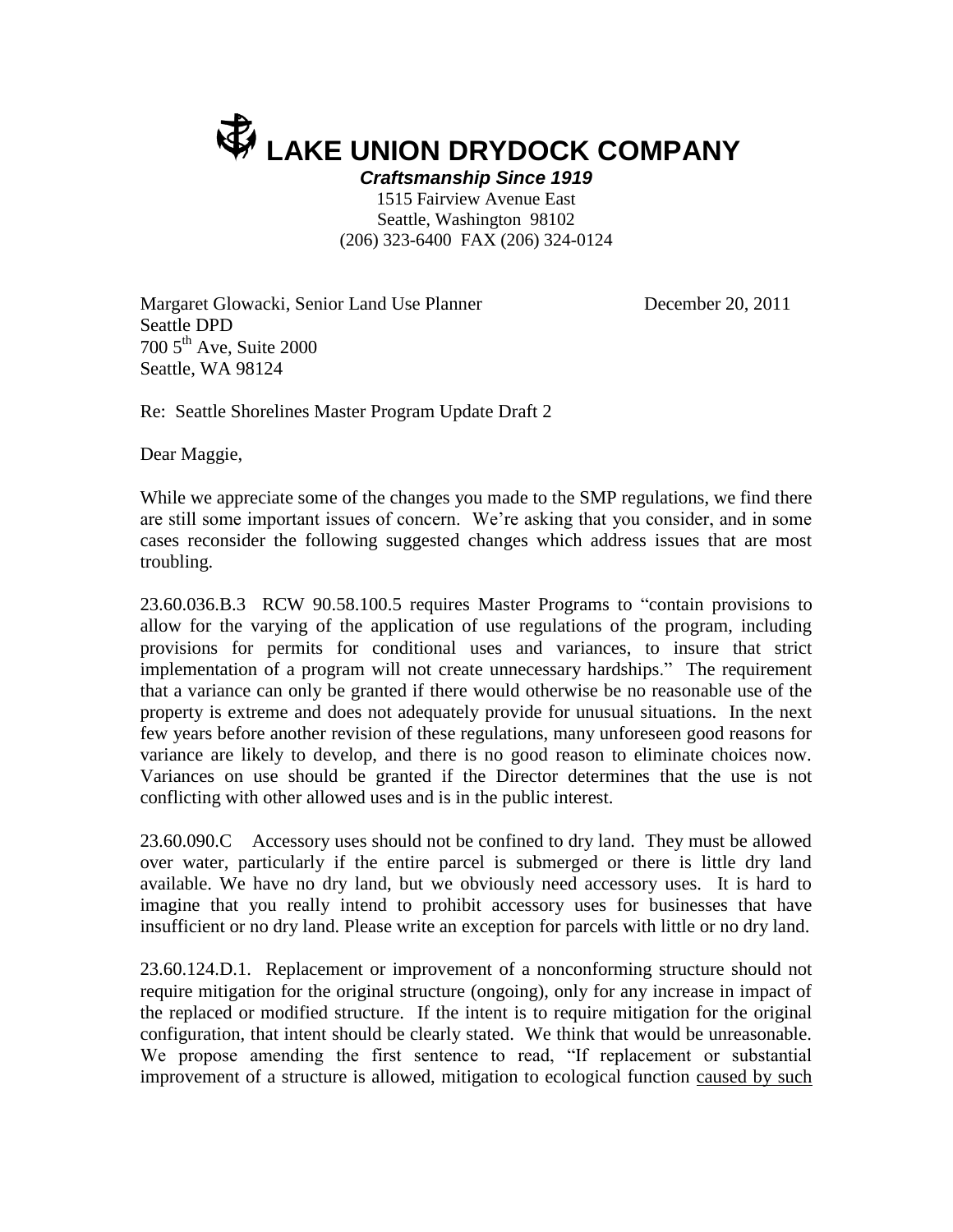action pursuant to 23.60.158 is required and shall comply with the following standards:" That would clarify what we hope is your intent.

23.60.152.A It should be clarified that existing structures that were not designed or constructed to achieve no net loss of ecological function (and may therefore be considered nonconforming to the mitigation development standard) will not be considered nonconforming structures for the purpose of 23.60.124. At a meeting of the North Seattle Industrial Association, I believe you agreed with this in principle, but it was never clarified in the draft.

23.60.162.C.3. Our business needs the flexibility to relocate accessory uses like parking without having to reduce it by 20%. We basically need to reconfigure use of our property depending on the changing contractual demands of each job situation such as unusual temporary storage requirements. We should not be forced to live with inefficiencies just to avoid relocating parking. More importantly, we should not be precluded from performing multimillion dollar jobs just because they would require minor reconfiguration of uses on our existing facilities. We desperately need some relief from this provision, and we request that it be eliminated.

23.60.310.H also Table for section 310, line C.12.d This prohibits major vessel repair in CW environments (Waterways) The waterways platted in Lake Union were reserved under state law "for the convenience of commerce and navigation." Several companies, including Lake Union Drydock Company use an adjacent waterway for major vessel repair. This is indeed used for the convenience of commerce and navigation. Please change this provision to allow this use.

23.60.504.B.1 For the various uses allowed over water under 504.A, this limitation requires that "the lot depth is less than 50 feet." It should read that "The dry land is less than 50 feet." The exception should relate to the lack of dry land rather than the overall lot depth. Overall lot depth should have no affect on this provision.

We also request that the mitigation sequencing and shoreline restoration details be developed through a public process as part of the shorelines program, not adopted by Director's rule without public and council review. Director's rule adoption is for minor issues, not major impact issues such as these. We urge disclosure of all aspects and details being considered for shoreline restoration and mitigation rules including pricing of habitat units and equivalencies related to environmental effects.

We look forward to having our comments addressed and incorporated into the final draft.

Yours truly,

*Jim Francis*

Jim Francis Vice President, Finance

Cc via email: Diane Sugimura, Director, DPD Marshall Foster, Planning Director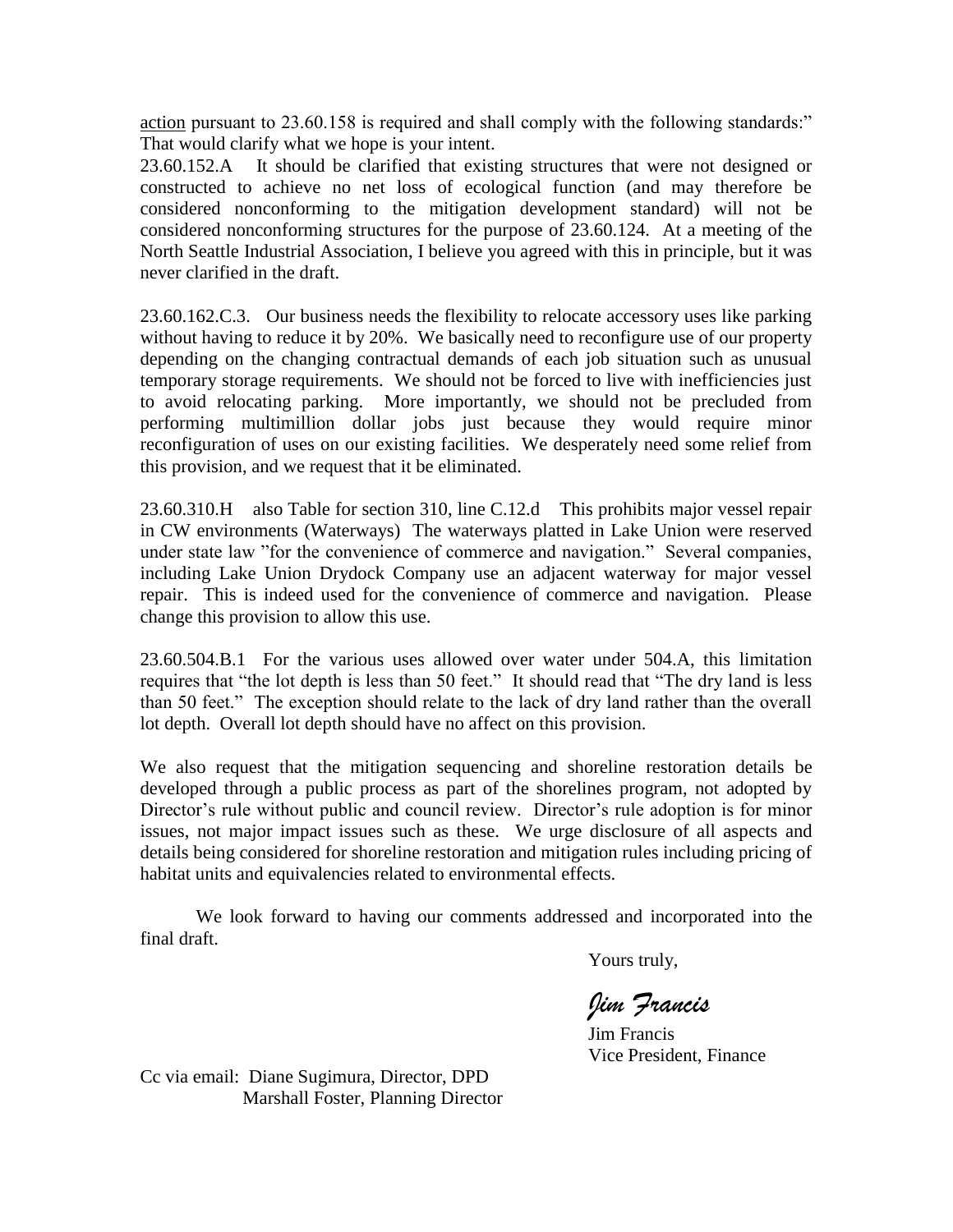**From:** Adrienne Brastad [mailto:abrastad@columbiawest.com] **Sent:** Friday, December 23, 2011 10:27 AM **To:** Glowacki, Margaret **Subject:** 2nd Draft SMP's

Dear Maggie:,

Thank you for the additional time line for replying to the 2nd draft of the Shoreline Management Program ("SMP"). We understand that DPD has made great progress in many areas of the code for which we are most grateful.

The Lake Union Association, North Seattle Industrial Association, Northwest Marine Trade Association and the Port of Seattle have all written copious comments with which we agree and we would just like to voice our support of their letters, rather than inundating the City with duplicates of their responses.

In particular we are concerned that since the law and regulators do not favor nonconforming uses or nonconforming structures that the more code that is written, the more nonconforming uses and structures it captures; thus making it harder and more expensive for us to comply or plan for the future. We do urge you to have further discussions about this issue in particular.

Please note that I am no longer associated with Boatworld Marinas. I am now at Columbia West and included in my portfolio is Waterworks Marina (1818 Westlake Ave North). Thank you for your time and we look forward to your response.

Happy Holidays!

Adrienne Brastad **Columbia West Properties Inc** Property Manager o: 425.455.5825 f: 425.455.5749 [abrastad@columbiawest.com](mailto:abrastad@columbiawest.com) [www.columbiawest.com](file://DPDNW01/V1/DATA/Planning/Shoreline%20Master%20Program/Final%20Draft/Second%20draft/Comments/From%20E_mail%202012/www.columbiawest.com)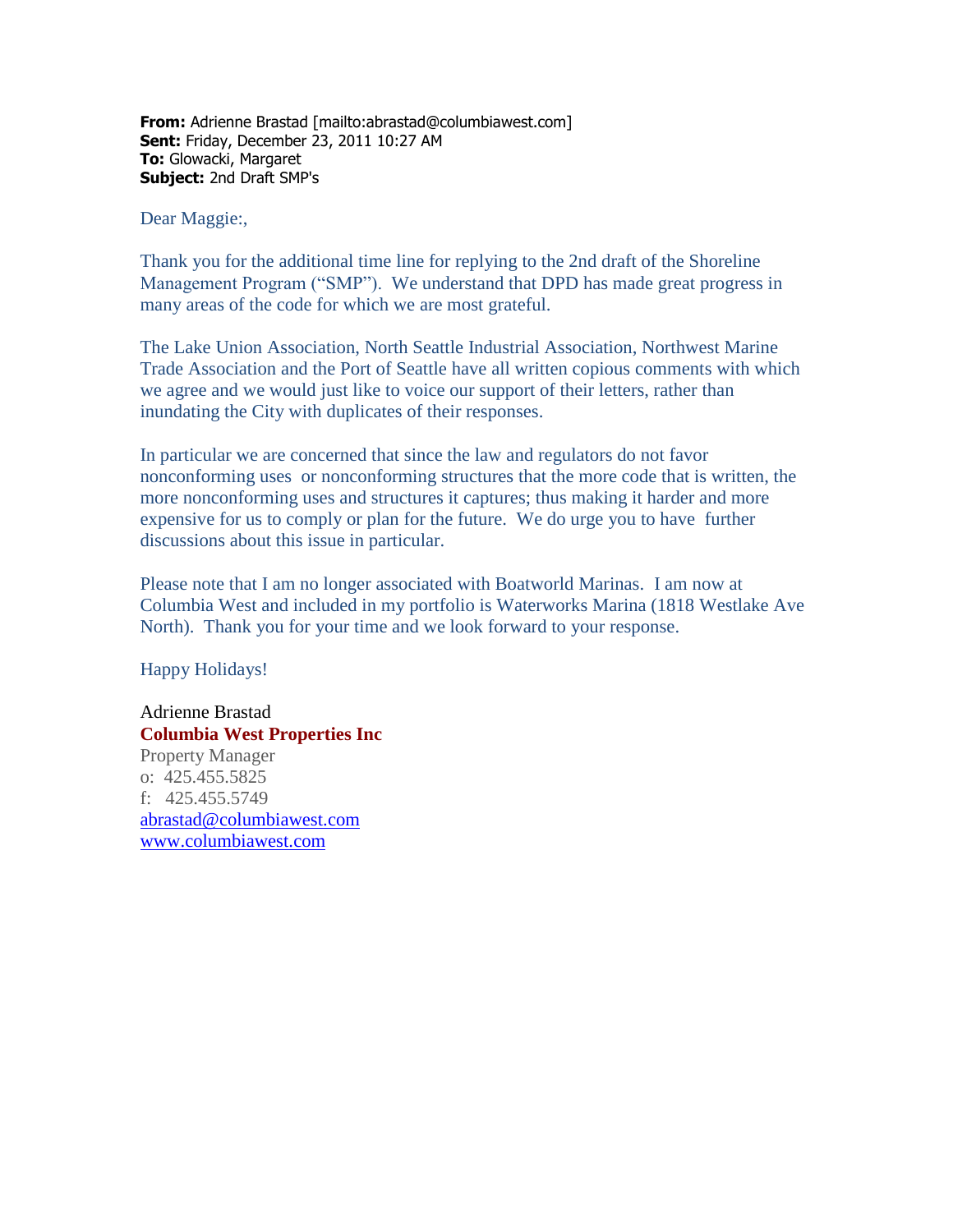**From:** mark nelson [mailto:marknelson88@hotmail.com] **Sent:** Friday, December 23, 2011 2:15 PM **To:** Glowacki, Margaret **Subject:**

Dear Ms. Glowacki,

Thank you for the additional time line for replying to the second draft of the Shoreline Management Program. I'm very appreciative of all the progress that the DPD has made in many areas of the code.

The Lake Union Association, North Seattle Industrial Association, Northwest Marine Trade Association and the Port of Seattle have all provided considerable feedback on the latest draft; rather than add one more letter for you to read, I will just say that I agree with the content of that feedback. The Seattle Marine community is a close-knit one, and I think you will find many of the same concerns echoed throughout the letters that have already been provided to you.

Tillicum Marina, like many marinas in the area, is a small, family-run business. In these difficult economic times we need to have some latitude in how we operate if we are to survive. It is in that spirit that I request that you seriously consider the comments and suggestions of my cohorts, especially as they pertain to the Use of the property. A marina is by definition a water-dependent use. We value the lake and want to be good stewards of our environment. However, we need to balance that with the economic reality of running a business and maintaining our property. I believe that such a balance is not only possible, but beneficial for our community as a whole.

Thank you for your consideration.

Sincerely,

Mark Nelson Tillicum Marina